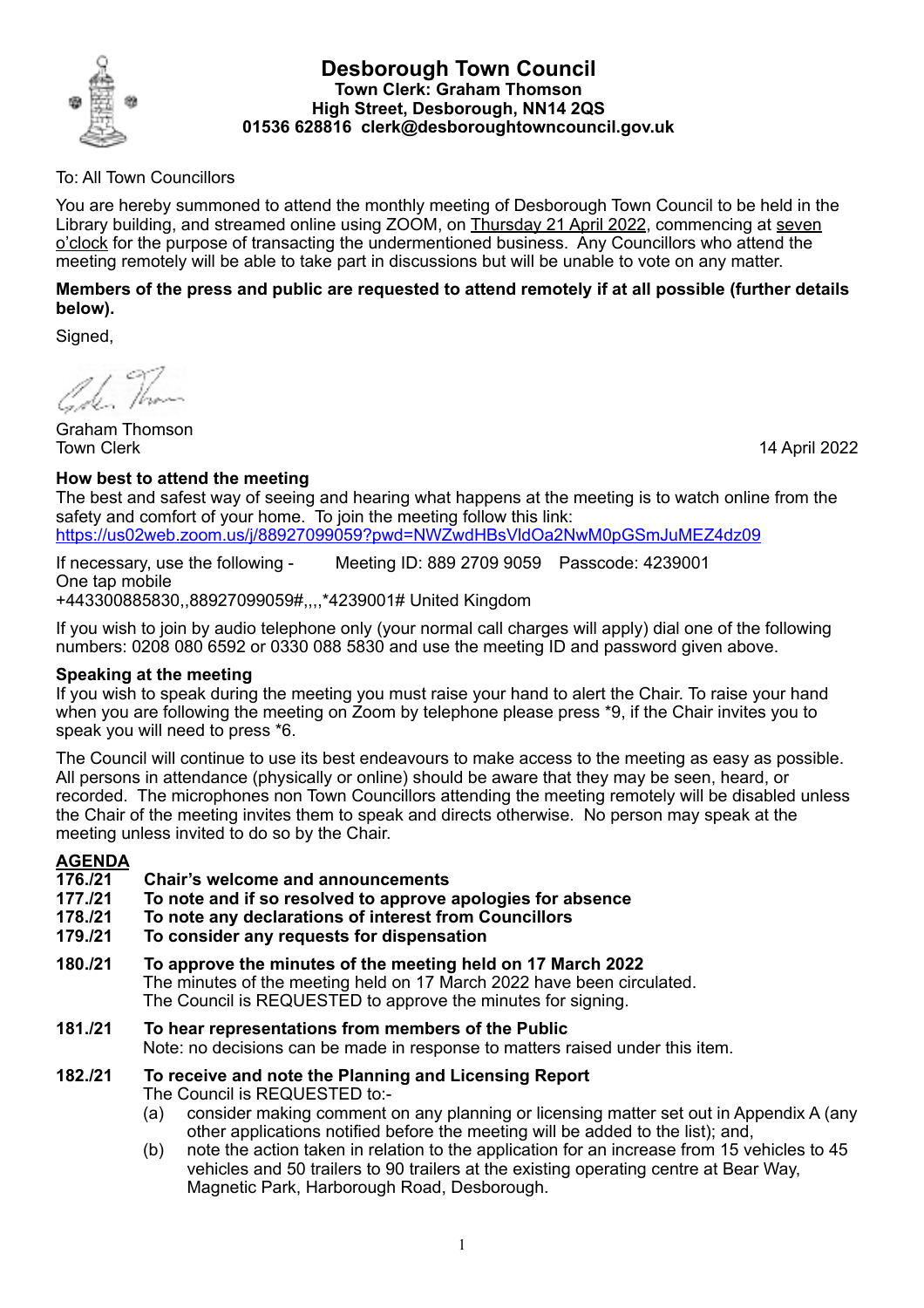**183./21 To consider any update on the Lawrence Factory Site and the Desborough Conservation Area**

The Council is REQUESTED to consider any update received.

- **184./21 To receive any reports from Unitary Councillors** Note: no decisions can be made in response to matters raised under this item.
- **185./21 To receive any reports from community groups and representatives** Note: no decisions can be made in response to matters raised under this item.

#### **186./21 To consider and determine the town's preparations to mark the Queen's Platinum Jubilee 186.1./21 To note arrangements in relation to the venue**

NNC has confirmed that the application for permission to use the site will not be granted until full risk assessments and public liability insurance are provided. Until specific details of the proposals are clarified and determined by the Council it is not possible to finalise risk assessments and obtain confirmation of the insurance.

#### **186.2./21 To determine the timings, activities for the day, charges, costs, procurement processes, risk assessments, insurance, ancillary arrangements, security, equipment needs, setting up and removal, and legal advice**

**186.3./21 To determine whether or not to accept a gift of money towards the cost of the event** An offer of a cash gift "towards the Jubilee celebrations" has been received. Unlike voluntary organisations, Councils are bound by legislation relating to the treatment and use of gifts. Although the offer is very welcome there must be a specific Council approval to accept the gift. Advice from the SLCC suggests that there are potentially negative impacts and legal difficulties with accepting the gift. These include: clarification of the VAT implications; the specific use of the cash; the potential that the donation may create a charity (even though noone intends this). The guidance is that legal advice (from solicitors familiar with the local council sector) is essential.

> Section 139 of the Local Government Act 1972 controls the "acceptance of gifts of property" (1) Subject to the provisions of this section a local authority may accept, hold and administer:

- (a) for the purpose of discharging any of their functions, gifts of property, whether real or personal, made for that purpose; or
- (b) for the benefit of the inhabitants of their area or of some part of it, gifts made for that purpose;

and may execute any work (including works of maintenance or improvement) incidental to or consequential on the exercise of the powers conferred by this section.

(2) Where any such work is executed in connection with a gift made for the benefit of the inhabitants of the area of a local authority or of some part of that area, the cost of executing the work shall be added to any expenditure under section 137 above in computing the limit imposed on that expenditure by subsection (4) of that section.

The Council is REQUESTED to consider the matter.

# **187./21 To consider proposals for a street market**

The Council is REQUESTED to consider any information received.

# **188./21 To determine any changes to constitutional and policy documents**

The Council's various policies and procedures set out on the Council's website are reviewed regularly. The opportunity has been taken to update the documents with the most up to date guidance and templates from NALC and SLCC. Draft versions of the documents have been made available to Councillors.

The Council is RECOMMENDED to adopt the revised documents.

**189./21 To receive any update and determine action on the proposed one-way system and parking restrictions Gladstone Street / Nichols Street**

The Council is REQUESTED to consider any information received.

# **190./21 Finance matters**

# **190.1./21 To approve the finance report**

The Council's telephone and broadband is part-way through a two year contract with TalkTalk (expiring June 2023). It became clear that an across the board increase of £2 was to be added to bills with effect from the beginning of May 2022. The contract allows TalkTalk to increase the price in this way after giving 30 days' notice. No such notice was received but it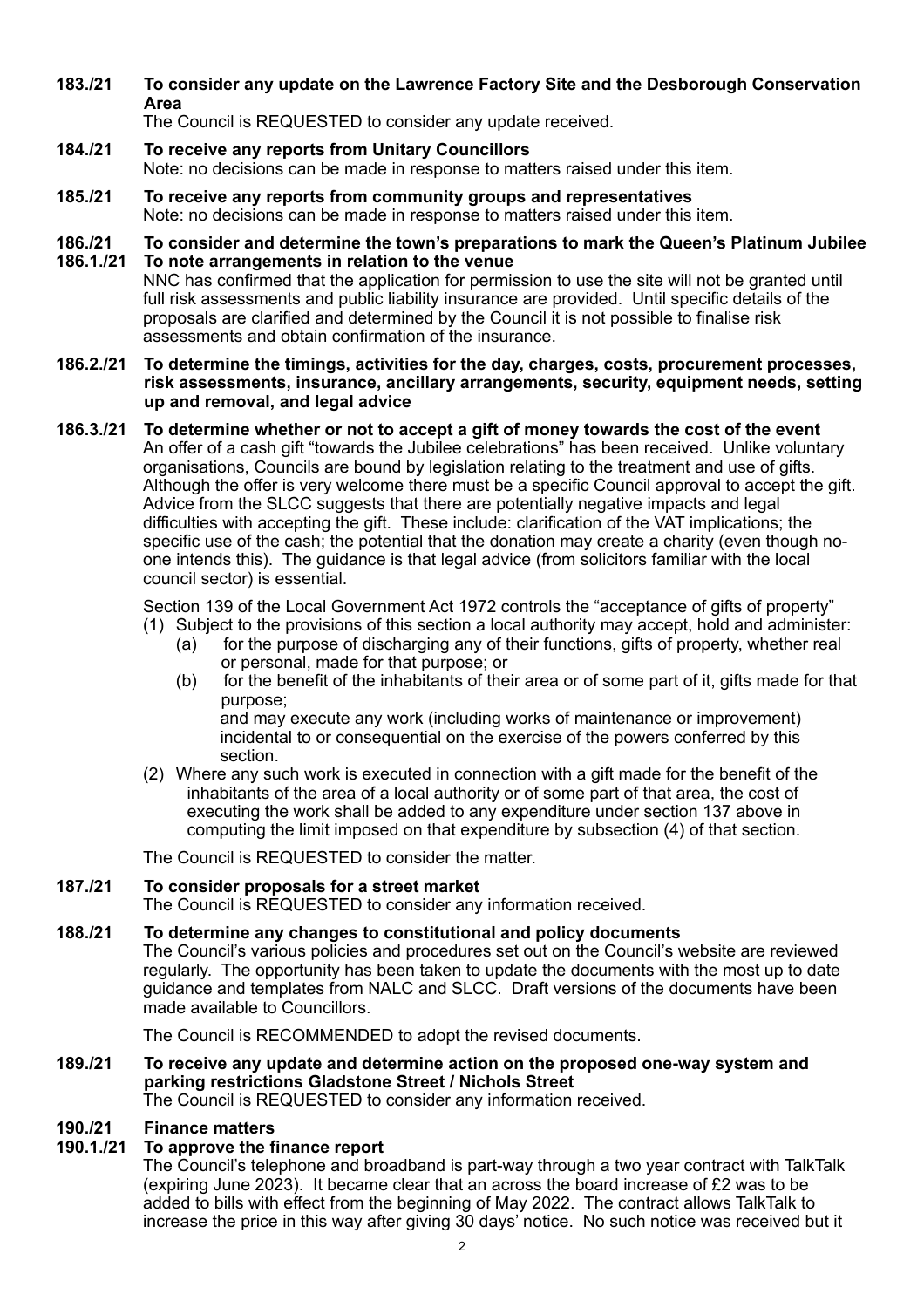was made clear by TalkTalk that the increased charge would be levied notwithstanding the lack of notice. In return for the Council accepting the increase, TalkTalk has agreed to award the Council an additional discount of £5.25 for six months (roughly cancelling out the increase).

The Council is RECOMMENDED to note the information and approve the report (Appendix B).

#### **190.2./21 To consider and if so resolved to approve accounts for payment and note payments made**

The report set out at Appendix C details those invoices and payments for payment, those authorised in accordance with the scheme of delegation, and those where payment is by continuous authority. Details in the report may be updated before the meeting as information is received. The Council is RECOMMENDED to approve payments.

#### **191./21 To determine any response to the Consultation On Street Naming**

The Department for Levelling Up, Housing & Communities (DLUHC) has published a technical consultation on the content of regulations that would be needed to help deliver reforms to the process for changing the name of a street. The Government is considering the case for modernising the current system, which relies upon three Acts, by replacing them with a single clear requirement for a residents' vote on any changes to street names. This would be based on the principles set out in 1907 legislation. The Government is also considering the case for regulations (and any statutory guidance) to Councils on changing the name of a street. This consultation seeks views on both the principles and the detailed questions of how to define the electorate (e.g., who should have the right to vote on a street name change), the process for engaging with the electorate, and other issues that might be covered in regulations (and any statutory quidance). Further details, including details of how to respond, are here: [https://](https://northantscalc.us19.list-manage.com/track/click?u=06fceb58f71fc0e936c95c0f5&id=8683405e5a&e=4a6d9a6e4e) [consult.communities.gov.uk/planning-reform-legislation/technical-consultation-on-street](https://northantscalc.us19.list-manage.com/track/click?u=06fceb58f71fc0e936c95c0f5&id=8683405e5a&e=4a6d9a6e4e)[naming/](https://northantscalc.us19.list-manage.com/track/click?u=06fceb58f71fc0e936c95c0f5&id=8683405e5a&e=4a6d9a6e4e)

The Council is REQUESTED to consider any response to the consultation.

#### **192./21 To determine any response to the North Northamptonshire Strategic Plan Scope and Issues Consultation**

In accordance with Regulation 18 of the Town and Country Planning (Local Planning) (England) Regulations 2012 and the Planning and Compulsory Purchase Act (2004), North Northamptonshire Council is consulting on Scope and Issues for the North Northamptonshire Strategic Plan. The Strategic Plan will address the strategic priorities for North Northamptonshire, guiding development and growth, and is intended to cover the period 2021-2041, although the vision may look further ahead. It will review and replace the North Northamptonshire Joint Core Strategy which was adopted in July 2016 to take account of changes in policy and to plan for growth to this extended period.

The Scope and Issues Consultation is the first stage in preparing the new plan, no decisions have been made yet. At this stage the council is inviting comments on the key planning issues facing the area, and the proposed scope and contents of the new Strategic Plan.

A Sustainability Appraisal Scoping Report has been prepared which proposes a framework, including objectives and indicators, to be used in the assessment of draft policies and proposals as part of the plan making process. The Sustainability Appraisal Scoping Report is subject to consultation at the same time as the Scope and Issues document.

The consultation period closes at 5.00pm on Monday 23 May 2022 and further information is [available on this link: North Northants Strategic Plan Scope and Issues Consultation - North](https://northnorthants.citizenspace.com/planning/north-northants-strategic-plan-scope-and-issues-co)  [Northamptonshire Council - Citizen Space.](https://northnorthants.citizenspace.com/planning/north-northants-strategic-plan-scope-and-issues-co)

Drop-in events will be held to allow people to discuss the consultation in more detail with officers from 10 am to 4 pm as follows: 27 April at Cedar Drive, Thrapston; 29 April at One Stop Shop, Corby Cube; 3 May at Bowling Green Road, Kettering; and, 4 May at Swanspool House, Wellingborough.

In addition, the Council has been invited to nominate a representative to attend a workshop to discuss the Scope and Issues consultation. This will be a virtual meeting via MS Teams on Tuesday 26th April 10am-12pm.

The Council is REQUESTED to consider any response to the consultation and nominate a Councillor to attend the virtual meeting.  $\_$  ,  $\_$  ,  $\_$  ,  $\_$  ,  $\_$  ,  $\_$  ,  $\_$  ,  $\_$  ,  $\_$  ,  $\_$  ,  $\_$  ,  $\_$  ,  $\_$  ,  $\_$  ,  $\_$  ,  $\_$  ,  $\_$  ,  $\_$  ,  $\_$  ,  $\_$  ,  $\_$  ,  $\_$  ,  $\_$  ,  $\_$  ,  $\_$  ,  $\_$  ,  $\_$  ,  $\_$  ,  $\_$  ,  $\_$  ,  $\_$  ,  $\_$  ,  $\_$  ,  $\_$  ,  $\_$  ,  $\_$  ,  $\_$  ,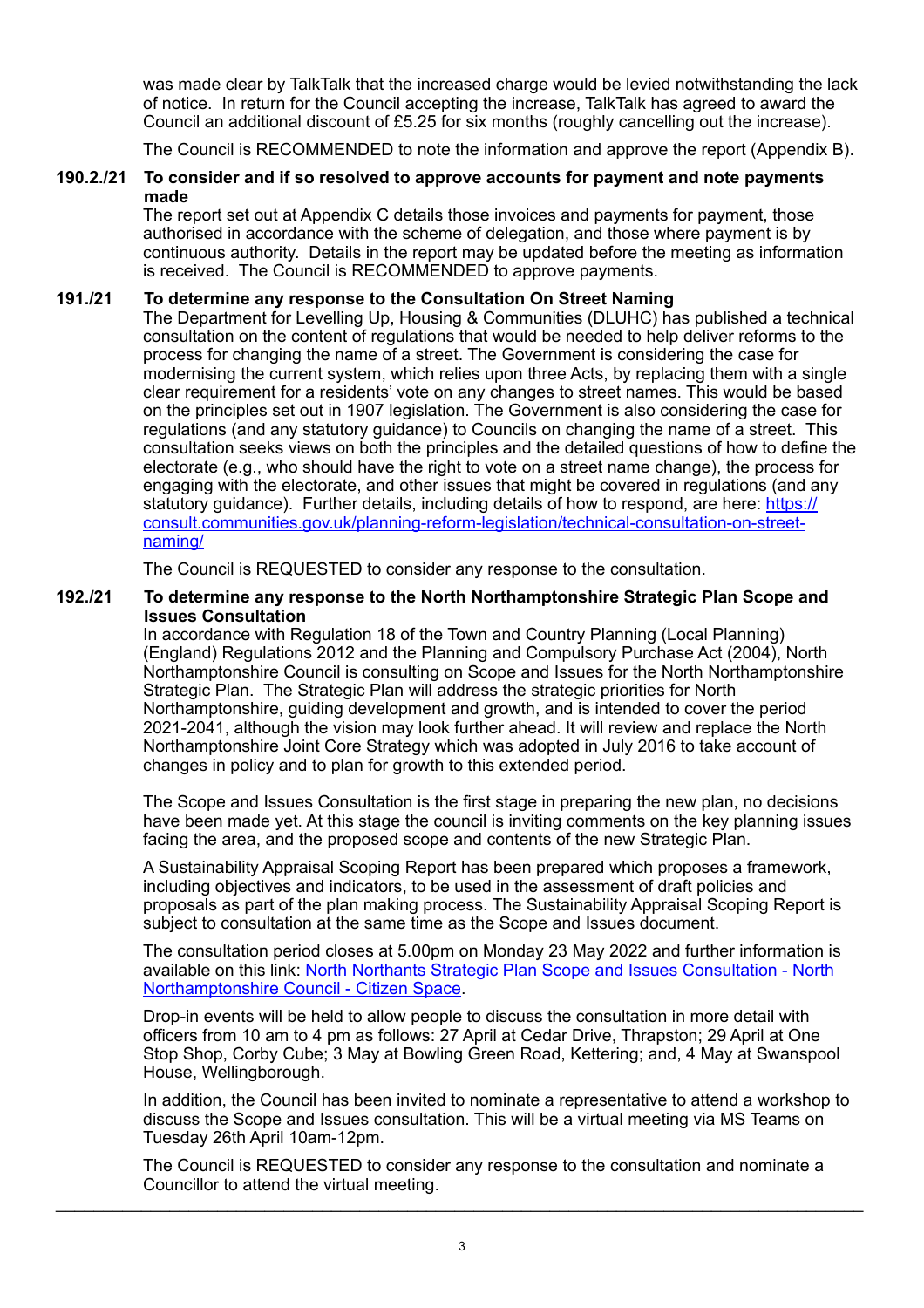#### **Desborough Town Council 21 April 2022**

#### **Planning and Licensing Report**

Click the underlined text to go to details of the application on the Planning Portal of North Northamptonshire Council (link is outside the Town Council's control).

# **A. Planning matters**

# [NK/2021/0988](https://www.kettering.gov.uk/planningApplication/131741)

Location: North Desborough (land at), Stoke Albany Road, Desborough Proposed development: Temporary construction access point.

#### [NK/2022/0183](https://www.kettering.gov.uk/planningApplication/131772)

Location: 131 Federation Avenue, Desborough Proposed development: Full Planning Permission: Two storey front and single storey rear extensions and convert garage to habitable accommodation.

#### [NK/2022/0217](https://www.kettering.gov.uk/planningApplication/131785)

Location: 94 Federation Avenue (land to West of) Desborough Proposed development: Full Planning Permission: 1 no. dwelling

#### [NK/2022/0203](https://www.kettering.gov.uk/planningApplication/131795)

Location: 4 Woodgreen Close, Desborough, NN14 2JW Proposed development: Single storey side extension with roof lantern to replace conservatory and additional window to ground floor south elevation

#### [NK/2022/0125](https://www.kettering.gov.uk/planningApplication/131798)

Location: 51 Roman Way, Desborough, NN14 2QL Proposed development: Two storey side and single storey front extension

# **B. Applications in adjacent parishes**

#### [NK/2022/0234](https://www.kettering.gov.uk/planningApplication/131808)

Location: Bowdlane Farm, Stoke Albany Road, Desborough Proposed development: Full Planning Permission: Agricultural access with gates

### **C. Vehicle operator license**

### [OF0224018](https://www.vehicle-operator-licensing.service.gov.uk/view-details/licence/100034)

Location: Bear Way, Magnetic Park, Harborough Road, Desborough Application: Increase at existing operating centre from 15 vehicles to 45 vehicles, and 50 trailers to 90 trailers.

Parish councils do not have the statutory right to make an objection and are only able to make representations if they are owners or occupiers of affected land in the vicinity of an operating centre (which therefore excludes Desborough Town Council).

#### However, the guidance states that:

"*Groups of residents, Parish Councils, or others who cannot be accepted as representors can consider the merit of approaching statutory objectors, such as local authorities, in order to put their case forward and ask them to consider making an objection.*"

In accordance with the Planning and Licensing Policy the following request was made to North Northamptonshire Council.

*The Town Council is extremely concerned at the application for an almost doubling in the number of trailers and a tripling of the number of vehicles which would be allowed under the application for a variation in the Vehicle Operator Licence for Great Bear Distribution Ltd (application [OF0224018\)](https://www.vehicle-operator-licensing.service.gov.uk/view-details/licence/100034).*

*The Town Council has the following concerns:-*

#### *a) Noise*

*The increase in vehicles and trailers will involve not only many more vehicles arriving and leaving the site but also a large increase in the movement of trailers within the site. This will cause an increase in noise and noise disturbance to residents of the adjoining quiet residential area. Vehicles entering the site must wait outside the gate until permitted to enter. This leads to an increase in engine noise as diesel engines idle for some time until allowed in.*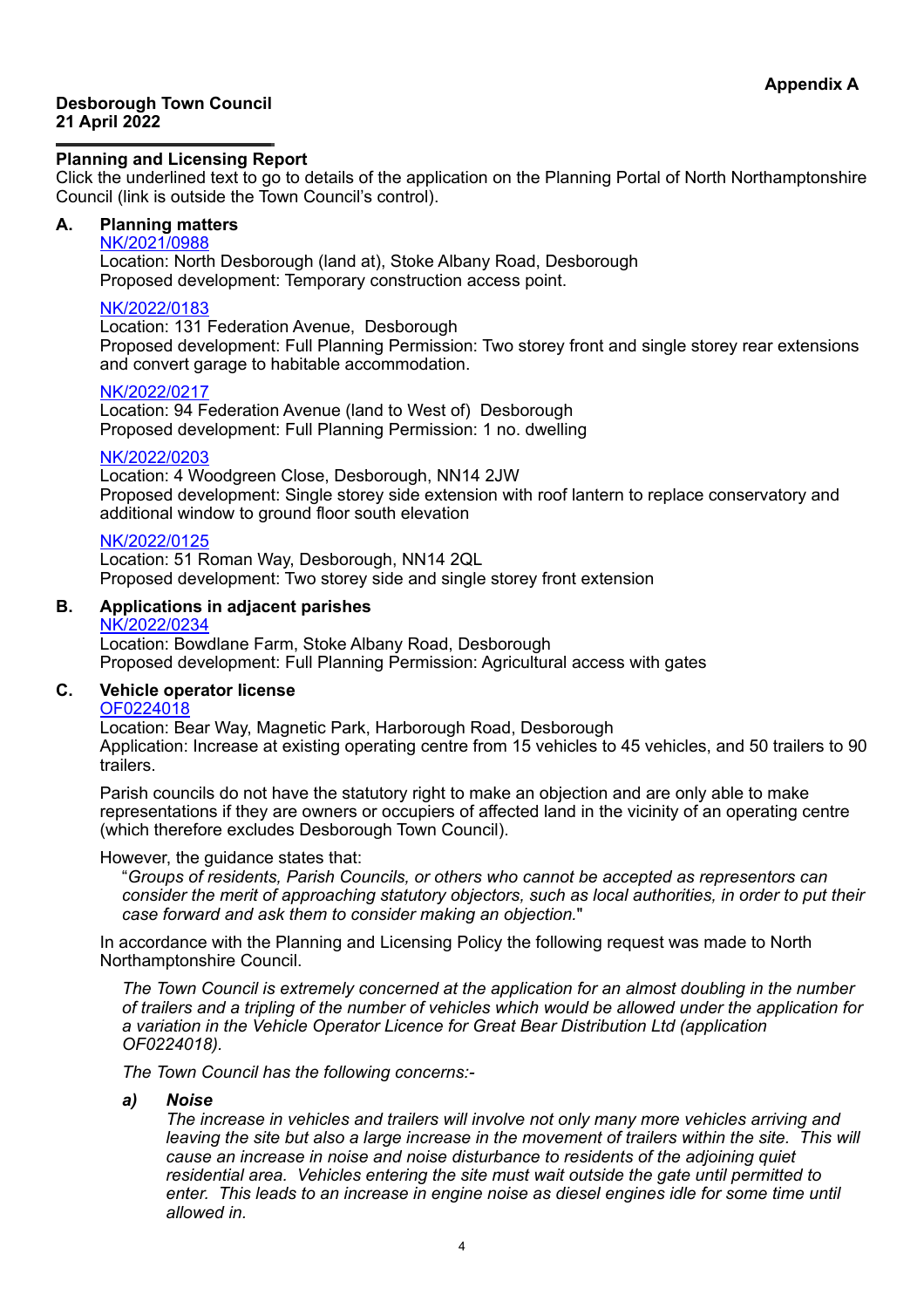### *b) Vibration*

*The increase in vehicles and trailers will lead to many more hours of vehicles waiting on and around the site. Experience of the site demonstrates that many of the vehicles (on and immediately adjacent to the site) will have their engines idling. There will also be more vehicles entering and leaving the site leading to an increase in congestion at the entrance and will inevitably lead to an increase in vibration at the site which adjoins a quiet residential area. Vehicles entering the site must wait outside the gate until permitted to enter. This leads to an increase in engine vibration as diesel engines idle for some time until allowed in.*

#### *c) Fumes and Pollution*

*The increase in vehicles and trailers will lead to many more hours of vehicles waiting on and around the site. Experience of the site demonstrates that many of the vehicles (on and immediately adjacent to the site) will have their engines idling. There will also be more vehicles entering and leaving the site leading to an increase in congestion at the entrance and will inevitably lead to an increase in fumes and pollution at the site which adjoins a quiet residential area. Vehicles entering the site must wait outside the gate until permitted to enter. This leads to an increase in fumes and pollution as diesel engines idle for some time until allowed in.*

### *d) Suitability*

*The site is close to the edge of the town and is visible from and adjoins a quiet residential estate. Land adjacent to the site and which shares the same access road to the road network is currently occupied by a petrol filling station and convenience shop. The reminder of the adjoining land has very recently received consent for a supermarket using the same access road. Shoppers arriving by car and bicycles will also be required to use that access road. This will pit shoppers, cyclists, and petrol buyers against Goods Vehicles. The planning consent granted for the supermarket was on the basis of the traffic as now without the planned increase under this application. Once the supermarket opens, the infrastructure may be insufficient to cope with the increase in vehicle movements caused if the application is allowed.*

 $\_$  , and the set of the set of the set of the set of the set of the set of the set of the set of the set of the set of the set of the set of the set of the set of the set of the set of the set of the set of the set of th

# **Appendix B**

# **Desborough Town Council 21 April 2022**

**Finance Report**

| . ∝∪∪ ∪p∪                              |                            |             |  |  |  |
|----------------------------------------|----------------------------|-------------|--|--|--|
| <b>Monthly Bank Reconciliation</b>     |                            | 31/03/2022  |  |  |  |
| <b>Unity Trust Bank Current</b>        | Service charge £18.00      | £726.82     |  |  |  |
| <b>Unity Trust Bank Saver</b>          | Interest £4.26             | £34,104.27  |  |  |  |
| <b>CCLA Public Sector Deposit Fund</b> | Dividend reinvested £68.36 | £234,657.02 |  |  |  |
| <b>Reconciled Balance</b>              |                            | £269,488.11 |  |  |  |

Payment of £992.45 was received from Northants CALC and £41 for room hire.

 $\_$  ,  $\_$  ,  $\_$  ,  $\_$  ,  $\_$  ,  $\_$  ,  $\_$  ,  $\_$  ,  $\_$  ,  $\_$  ,  $\_$  ,  $\_$  ,  $\_$  ,  $\_$  ,  $\_$  ,  $\_$  ,  $\_$  ,  $\_$  ,  $\_$  ,  $\_$  ,  $\_$  ,  $\_$  ,  $\_$  ,  $\_$  ,  $\_$  ,  $\_$  ,  $\_$  ,  $\_$  ,  $\_$  ,  $\_$  ,  $\_$  ,  $\_$  ,  $\_$  ,  $\_$  ,  $\_$  ,  $\_$  ,  $\_$  , **Appendix C**

# **Desborough Town Council 21 April 2022**

#### **Accounts for payment**

Items will be added or adjusted as information is received.

|    | <b>Power</b>   | <b>Supplier</b>                          | <b>Description</b>                        | Reason                                       | <b>VAT</b> | <b>Total</b>      |
|----|----------------|------------------------------------------|-------------------------------------------|----------------------------------------------|------------|-------------------|
| l+ |                | Desborough Library<br>and Community Hub  | <b>Town Council Office</b>                | Office Rent (April)                          | £0.00      | £666.66           |
| l+ | $\overline{4}$ | <b>LGSS Pensions and</b><br>Mr G Thomson | Salaries & all<br><b>Employment Costs</b> | HMRC, pension and salary<br>payments (April) |            | £0.00   £2,996.32 |
| l+ | $\overline{4}$ | <b>Autela Payroll Services</b>           | Salaries & all<br><b>Employment Costs</b> | Payroll                                      | £8.40      | £50.40            |
| l+ | -2             | TalkTalk                                 | <b>Town Council Office</b>                | Broadband / phone (Apr)                      | £5.59      | £33.54            |

+ Paid in accordance with delegated or continuous authority